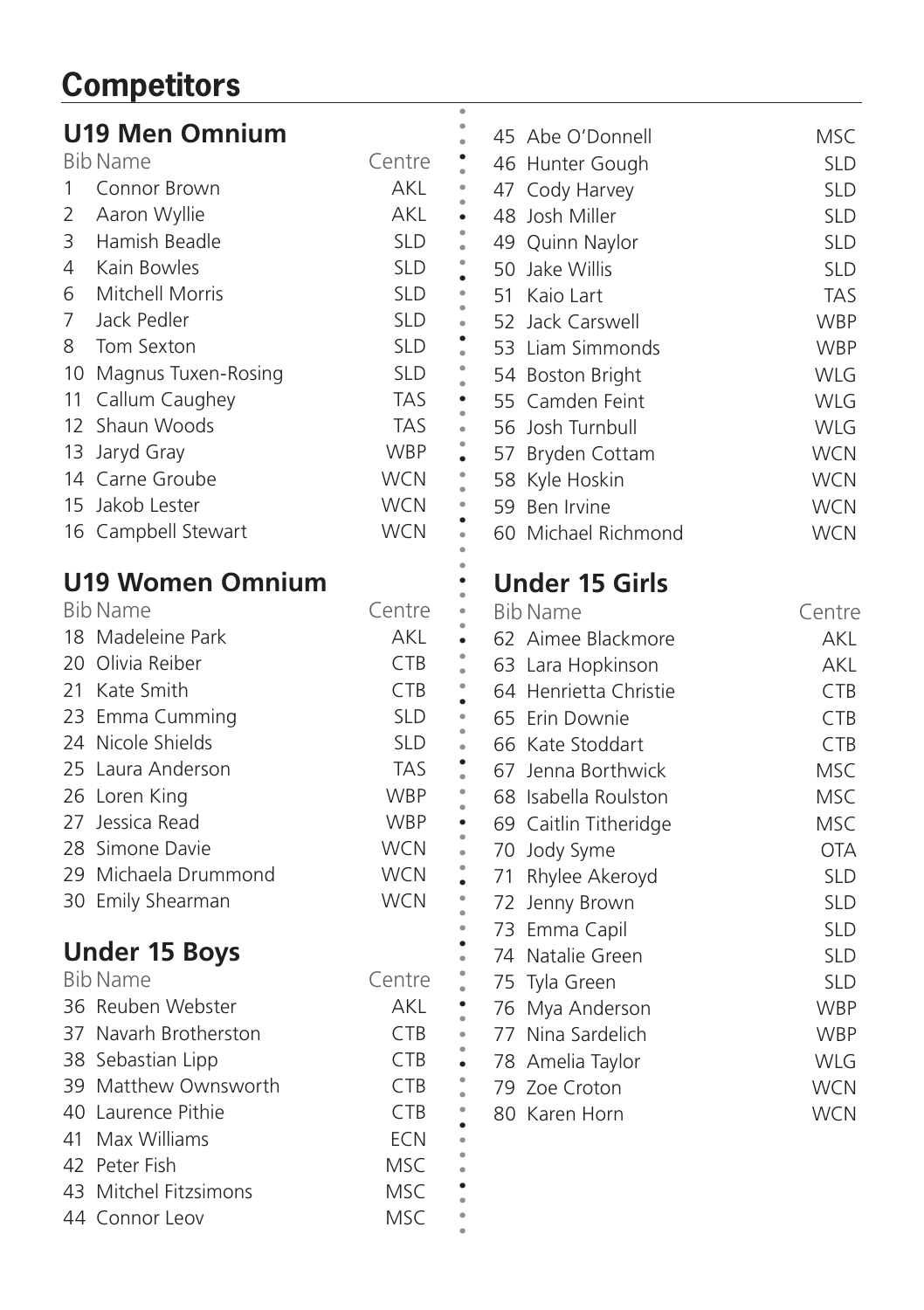## **Competitors**

|    | <b>Under 17 Boys</b>    |            |           | <b>Under 17 Girls</b>        |            |
|----|-------------------------|------------|-----------|------------------------------|------------|
|    | Bib Name                | Centre     |           | Bib Name                     | Centre     |
| 85 | Jamie Leitch            | AKL        |           | 127 Ally Wollaston           | <b>AKL</b> |
| 86 | Thomas Mackenzie-Bowie  | <b>AKL</b> |           | 128 Renee Young              | <b>AKL</b> |
| 87 | Christian Rush          | AKL        |           | 129 Jessie Banks             | <b>CTB</b> |
| 88 | Callum Walsh            | AKL        |           | 130 Hannah Bartram           | <b>CTB</b> |
| 89 | Felix Donnelly          | <b>CTB</b> |           | 131 Sami Donnelly            | <b>CTB</b> |
| 91 | Jarred Pidcock          | <b>CTB</b> |           | 132 Britney Greene           | CTB        |
| 93 | Griffyn Spencer         | CTB        |           | 133 Annamarie Lipp           | CTB        |
| 94 | Jono Stewart            | <b>CTB</b> |           | 134 Ava Morrow               | <b>CTB</b> |
| 95 | Liam Taylor             | <b>CTB</b> |           | 135 Sammi Ogle               | <b>CTB</b> |
| 96 | Bailey O'Donnell        | MSC.       |           | 136 Jessica Ownsworth        | <b>CTB</b> |
| 97 | Henry Smith             | MSC.       |           | 137 Aleisha Scott            | <b>CTB</b> |
| 98 | Ben Hogan               | <b>OTA</b> |           | 138 Madeleine Cooper-Forster | <b>OTA</b> |
| 99 | Gage O'Kane             | <b>OTA</b> |           | 139 Grace Hurring            | <b>OTA</b> |
|    | 101 Bradley Jenner      | <b>SLD</b> |           | 140 Sian Remon               | <b>OTA</b> |
|    | 102 Hamish Keast        | <b>SLD</b> |           | 141 Lucy Sansom              | <b>OTA</b> |
|    | 103 Jamie McIntyre      | <b>SLD</b> | ٠         | 142 Thriza Smith             | <b>OTA</b> |
|    | 104 Nepia Ruwhiu        | <b>SLD</b> |           | 143 Camryn Akeroyd           | <b>SLD</b> |
|    | 105 Corbin Strong       | <b>SLD</b> |           | 144 Lucy Dawkes              | <b>SLD</b> |
|    | 106 Ewan Syme           | <b>SLD</b> |           | 145 Madeleine Gough          | <b>SLD</b> |
|    | 107 Finn Fisher-Black   | <b>TAS</b> |           | 146 Tayla Lumsden            | <b>SLD</b> |
|    | 109 Daniel Reid         | TAS        |           | 147 Nicole Marshall          | <b>SLD</b> |
|    | 110 Sam Spencer         | <b>TAS</b> |           | 148 Emily Paterson           | <b>SLD</b> |
|    | 111 Neils Van Antwerpen | <b>TAS</b> |           | 149 Helena Rikiti            | <b>SLD</b> |
|    | 112 Taz O'Connell       | <b>WBP</b> |           | 150 Fiona Bonnett            | <b>TAS</b> |
|    | 113 Jarred Treymane     | <b>WBP</b> | $\bullet$ | 151 Niamh Fisher-Black       | <b>TAS</b> |
|    | 114 Kiaan Watts         | <b>WBP</b> |           | 152 Shaane Fulton            | <b>TAS</b> |
|    | 115 Liam Cooper         | WLG        |           | 153 Charlotte Harrison       | <b>TAS</b> |
|    | 116 Callum Hancock      | <b>WLG</b> |           | 154 Britney Kerr             | <b>TAS</b> |
|    | 117 Louis Hodgkinson    | <b>WLG</b> |           | 155 Jessica Clarke           | <b>WBP</b> |
|    | 118 George Jackson      | <b>WLG</b> |           | 156 Olivia King              | <b>WBP</b> |
|    | 119 Henry Levett        | WLG        |           | 157 Courtney King            | <b>WBP</b> |
|    | 120 Angus Claasen       | <b>WCN</b> | $\bullet$ | 158 McKenzie Milne           | <b>WBP</b> |
|    | 121 Thomas Garbett      | <b>WCN</b> |           | 159 Eva Parkinson            | <b>WBP</b> |
|    | 122 Dylan Simpson       | <b>WCN</b> |           | 160 Isabella Alloway         | <b>WLG</b> |
|    | 123 Max Taylor          | <b>WCN</b> |           | 161 Grace Saywell            | <b>WLG</b> |
|    |                         |            |           | 162 Sophie Bloxham           | <b>WCN</b> |
|    |                         |            |           | 163 Amy Horn                 | <b>WCN</b> |
|    |                         |            |           | 164 Connie O'Brien           | <b>WCN</b> |
|    |                         |            |           | 165 Dannielle Porteous       | <b>WCN</b> |
|    |                         |            |           | 166 Peita Ransom             | <b>WCN</b> |